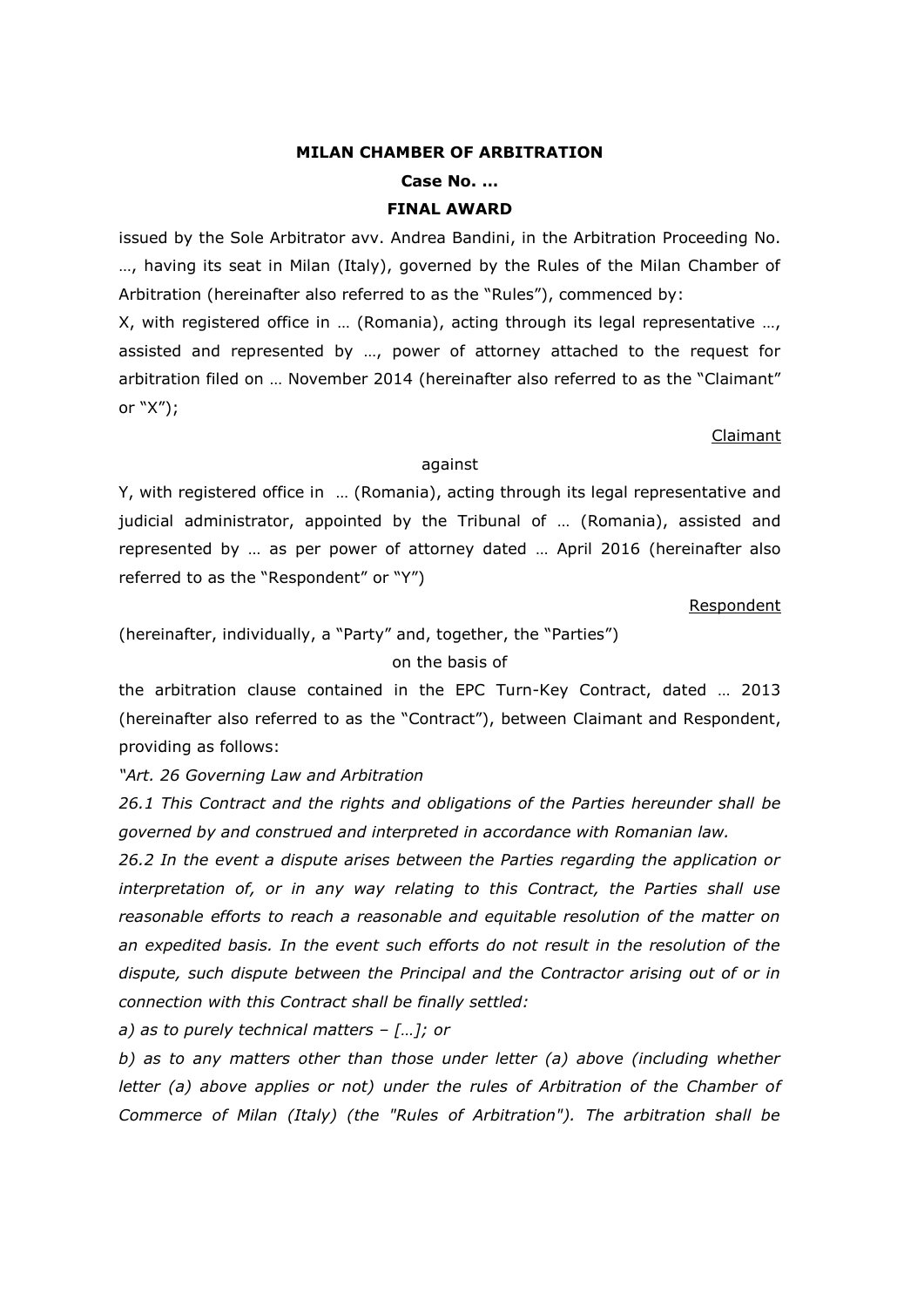*conducted before a single arbitrator. The seat of arbitration under letter (b) shall be Milan, Italy. The language of the arbitration shall be English.* 

*26.3 All awards rendered by the arbitrator shall be final and binding on the Parties and subject to no appeal.* 

*[…].*" (hereinafter also referred to as the "Arbitration Clause") […]

\*.\*.\*.\*.\*

## **I. - SUMMARY OF THE PROCEEDINGS**

- 1 On … November 2014, the Secretariat (hereinafter also referred to as the "Secretariat") of the Milan Chamber of Arbitration (hereinafter also referred to as the "Chamber") received from the Claimant a Request for Arbitration (hereinafter also referred to as the "RfA"), that was filed under reference No. …. The RfA was submitted on the basis and in execution of the Arbitration Clause.
- 2 […].
- 3 On … January 2015, the Respondent, represented by its counsel …, filed its Statement of Defence (hereinafter also referred to as the "1<sup>st</sup> SoD"), by which, it raised some preliminary objections concerning the validity of the arbitration clause, objected Claimant's arguments and claims and submitted a counterclaim.
- 4 By Order No. …, issued on … February 2015, the Arbitral Council of the Chamber (hereinafter also referred to as the "Arbitral Council") appointed as sole arbitrator avv. Andrea Bandini (hereinafter also referred to as the "Sole Arbitrator" or the "Arbitrator"). On … February 2015, the Arbitrator duly accepted and submitted, according to Article 18.1 of the Arbitration Rules of the Chamber (hereinafter also referred to as the "Rules") his statement of independence to the Secretariat. On … March 2015 the Secretariat confirmed, according to Article 18.4 of the Rules, the Arbitrator.
- 5-9 […].
- 10 On … June 2015, the Sole Arbitrator issued the Procedural Order (hereinafter also referred to as the "PO") No. 1, by which, among other things: confirmed his acceptance and, therefore, constituted the Arbitral Tribunal; pointed out that, according to Article 32 of the Rules, the six month time limit for the filing of the final award, would expire on … December 2015; established the procedural rules and time table of the proceedings.
- 11 On … June 2015, the Secretariat informed the Parties and the Arbitrator that, taking into account that respondent did not pay the requested advance on costs, according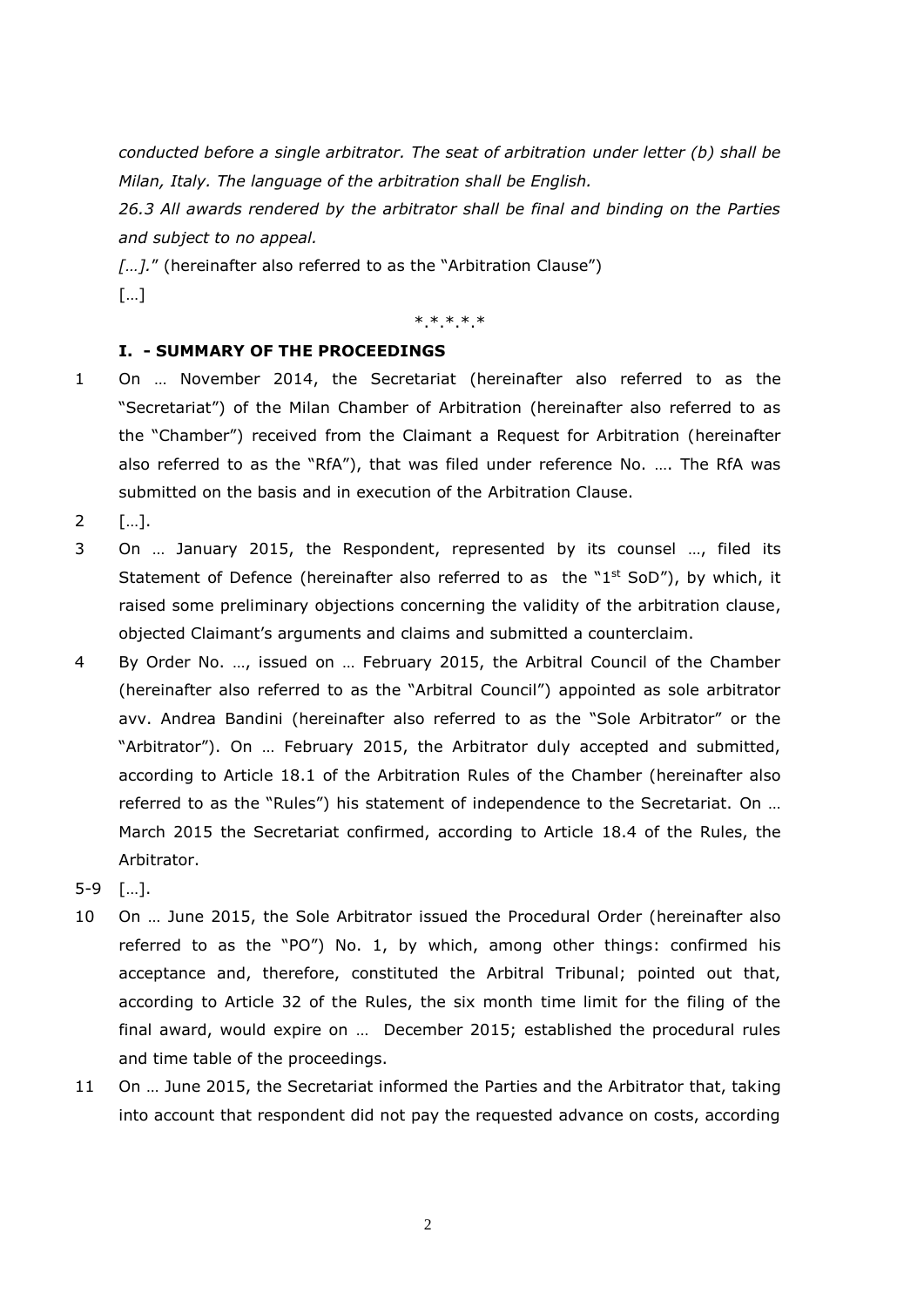to Article 38.3 of the Rules, declared the closing of the proceedings related to the counterclaim filed by the Respondent and invited the Arbitrator to proceed the case on Claimant's claim only.

 $12-18$  [...].

- 19 At the hearing held in …, on … December 2015, on behalf of the Claimant, … were present and, on behalf of the Respondent, … were present. Both parties presented their respective claims and exceptions and each Party rebutted on the counterparty's one. At the end of the hearing, the Sole Arbitrator, following the discussion of the case, determined "*Taking into account the Parties' respective positions, and the Claimant's objection concerning the Respondent's last arguments raised in the rejoinder, and the necessity to clarify the* thema decidendum *of the present arbitral proceedings, the Tribunal provides both parties with the opportunity to file post-hearing briefs focused only on the admissibility of the last arguments and the Claimant's objections concerning the* thema decidendum *of the arbitral proceedings*". […].
- 20 […].
- 21 The Respondent, on ... March 2016, informed the Sole Arbitrator that, on ... November 2015, Y had been declared in insolvency by the Tribunal of … [Romania] (decision No. …) and asked the Sole Arbitrator to "*take all necessary measures in order to ensure the enforcement of the above mentioned legal provision…..*", according to Article 75 of Romanian Law No. 85/2014.
- 22-23 […].
- 24 The Claimant, on … April 2016, objected Respondent's allegation and modified its claims (prayers for relief).
- 25 By the PO No. 5, issued on … April 2016, the Sole Arbitrator, in order to safeguard the due process principle, granted the Respondent the right to comment on Claimant's brief filed on … April 2016 and the Claimant the right to comment on Respondent's rebuttal. By said PO, the Sole Arbitrator expressly invited the Parties "*to express their opinion taking into account that the seat of the arbitral proceedings is in Italy, the law applicable to the contract is the Romanian law and that the Respondent's insolvency has been declared by the Tribunal of …, indicating which law should be applied and why*".
- 26 The Parties duly submitted, within the prescribed time-limits, their respective briefs.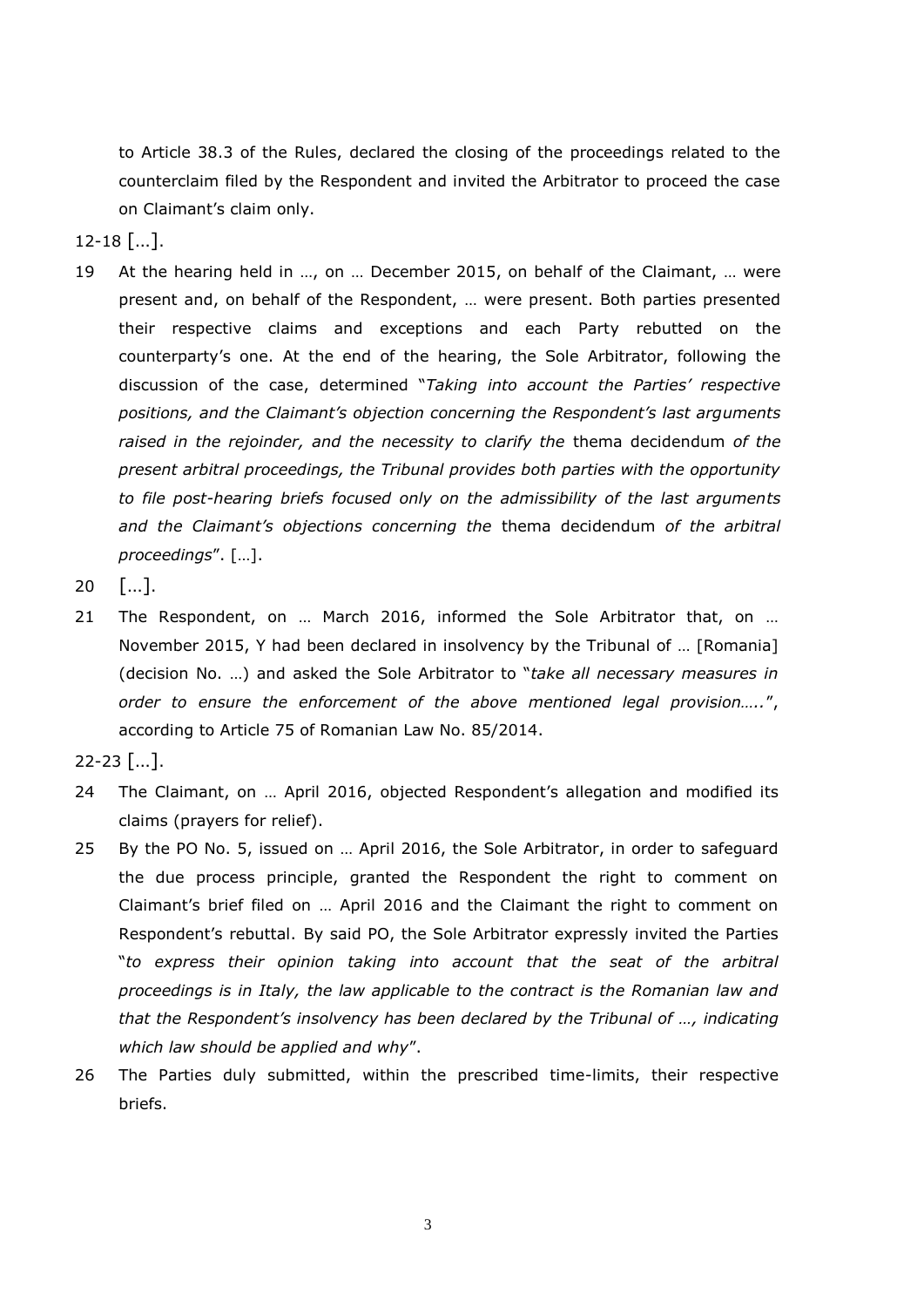## 27-42 […]

## **II SHORT SUMMARY OF THE PARTIES' ARGUMENTS**

## **1. – Claimant's arguments**

- 43 The Claimant alleged that the Parties entered into a contractual relationship in 2013, firstly, on the basis of a pre-contract, submitted by Respondent (as doc. R-3) and by the Claimant (as doc. …), signed on … 2013 by X (established in Romania), W (established in Romania) and Y (hereinafter also referred to as the "Contract XWY") according to which X engaged Y - that accepted - to design, execute, construct, complete, commission and test, on a "Turn Key" basis all the works required to fully realise a … System in …, Romania (hereinafter also referred to as the "Works") and the Works were started in the same period. By means of the Contract XWY the Parties had already agreed on the essential elements of the Contract and, in particular, at point 7.4 they agreed on the fact that "*L'appaltatore*  (i.e. X) *dovrà terminare i lavori entro e non oltre il … ottobre 2013*" (i.e. "The Contractor shall have to complete the works within and not later than October, …, 2013"). The signature of the Contract would have been a mere formality (not a condition for its validity under Art. 1240 of the Romanian Civil Code). The Claimant further alleged that "*Moreover, the circumstance that the EPC Contract provides for the deadline of October …, 2013, is the further proof that the Parties entered into the EPC Contract before this date and that they wanted to agree on above deadline*."
- 44 The Contract provided that Y should have achieved the Mechanical Completion (as defined in the Contract, hereinafter, the "Mechanical Completion") of the Works within sixty calendar days from the Reference Date (as defined in the Contract, hereinafter, the "Reference Date"), that is … September 2013 (hereinafter the "Mechanical Completion Date").
- 45 The deadlines agreed were mandatory, because the extreme importance of such deadlines was repeatedly affirmed by the parties and was also confirmed by the provisions of the Contract regarding the "*delay penalties"* and "*the decrease of the Contract Price"* in relation to the change of Incentive law.
- 46 The Contract provided for a termination clause (Article 20.1 sub f) which entitled X to terminate the Contract if Y was in delay of more than 45 calendar days in the achievement of the Mechanical Completion, after the Mechanical Completion Date (*i.e.,* October …, 2013).
- 47 Claimant alleged that Respondent did not achieve the Mechanical Completion within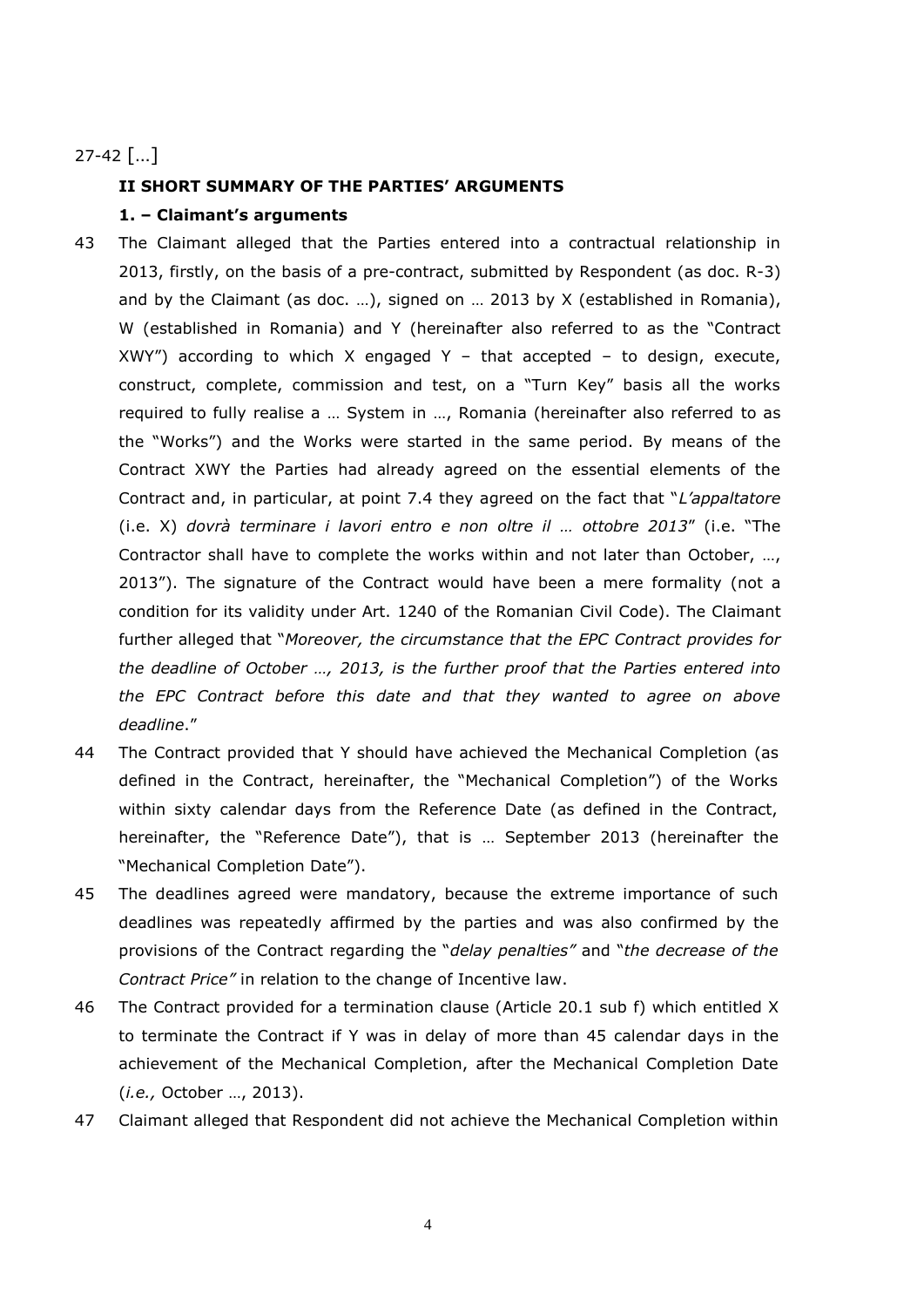the Mechanical Completion Date and that X invited Y several times to remedy its delay, but Y did not achieve the Mechanical Completion within the Mechanical Completion Date and even within December …, 2013.

48 Since Y accrued an unjustifiably long delay and failed to remedy its breach, X was forced to notify the termination of the Contract as per Article 1553 of the Romanian Civil Code, and, on … 2014, X sent to Y a registered letter containing: the notification of the termination of the Contract; the notification that it had decided to retain the Works, pursuant to Article 22.1.3 of the Contract, requesting the Respondent to release immediately the site and the Works; and the request to obtain compensation for the damages suffered due to Y's serious breach.

#### **2. – Respondent's arguments**

- 49 Respondent maintained that in … 2013 X signed an agreement with another company, H, having the same object and that only in late … 2013 entered the Contract with Y (that, previously, was involved as subcontractor).
- 50 The Respondent alleged that given that the Contract XWY had been signed on … 2013 and in said contract the Parties undertook to enter into an EPC contract and, in particular, the Contract object of the present dispute, it was not possible that the Contract could be signed the same day of the Contract XWY. At the date of signature of the Contract, the deadlines (that were not mandatory) provided by the same document had already expired, but the parties were still willing to execute the Contract.
- 51 There was no breach of the execution deadline by X, since the deadline written in the Contract was irrelevant and, in any case, the contractual deadline was continuously extended by agreement of both Parties and, in particular: correspondence between the Parties implicitly or explicitly showed that the Claimant did not consider that the deadline was exceeded; written agreements concluded between the Parties, with the participation of third parties, which provided for different deadlines for some parts of the works; updated execution time-schedules; unilateral acts issued by the Principal (specifically the Order to start the electrical work) with deadlines different from those provided for in the Contract.
- 52 In the event in which a delay in the execution of works does exist, such delay would not be attributable to Y, but to X, because the latter: failed to obtain, before the signature of the Contract, the necessary permits; changed several times the executive design.

5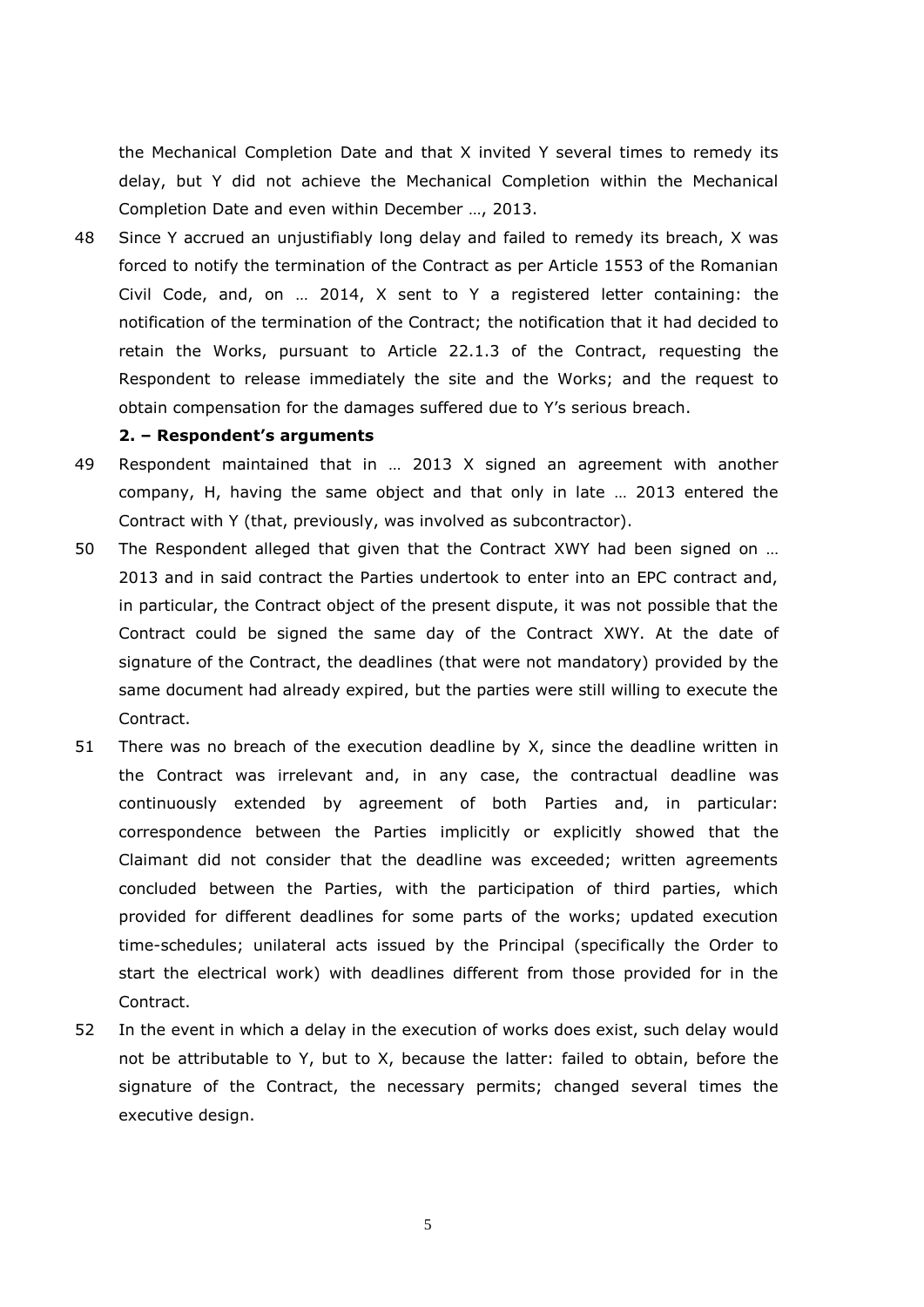- 53 According to the Respondent, the Claimant acted in ill faith when it sent the notice of termination of the contract on … 2014 because:
	- the contractual dead-lines were not mandatory and had been extended;
	- the Contract had been executed in proportion of 97%, while X had paid Y less than 20% of the price;
	- the Claimant obtained, on … 2014, the license to operate the capacity in … and therefore, before that date, a document confirming the reception of the … System was issued by the Claimant

## **III. - RELIEFS SOUGHT BY THE PARTIES**

- 54 The Claimant, by its RfA submitted on … November 2014, claimed:
	- *(i) ascertain and declare the breach of the EPC Contract by Y and, as a consequence, ascertain and declare that the same has been duly terminated pursuant to Clause 20 of the EPC Contract and Article 1553 of the Romanian Civil Code;*
	- *(ii) subordinately, ascertain and declare the breach of the EPC Contract by Y due to the considerable delay of Y in the achievement of the Mechanical Completion and, as a consequence, ascertain and declare that the EPC Contract has been duly terminated;*
	- *(iii) as a consequence:*
		- *a) ascertain and declare the right of X to keep the Works already performed by Y;*
		- *b) ascertain and declare that the Contractor shall: interrupt the performance of the Works and release the Work's site; deliver to the Principal all existing documents concerning the Works already performed; supply the Principal all the equipment and goods (including the …) necessary to complete the … System;*
		- *c) order Y to pay compensation for damages in favour of X, damages to be quantified in an amount of Euro … or the different amount, lower or higher, which would be ascertained at the outcome of the proceedings;*
		- *(iv) order Y to pay the costs of the Chamber of Arbitration and the fees of the Arbitrator, as well as to reimburse the legal fees and costs in favour of X.*
- 55 The Respondent, by its  $1^{st}$  SoD submitted on ... January 2015, claimed:
	- *1) "To ascertain and determine that the arbitration clause is null and void, that the Arbitrator has no jurisdiction, the Arbitrator is not competent to decide the*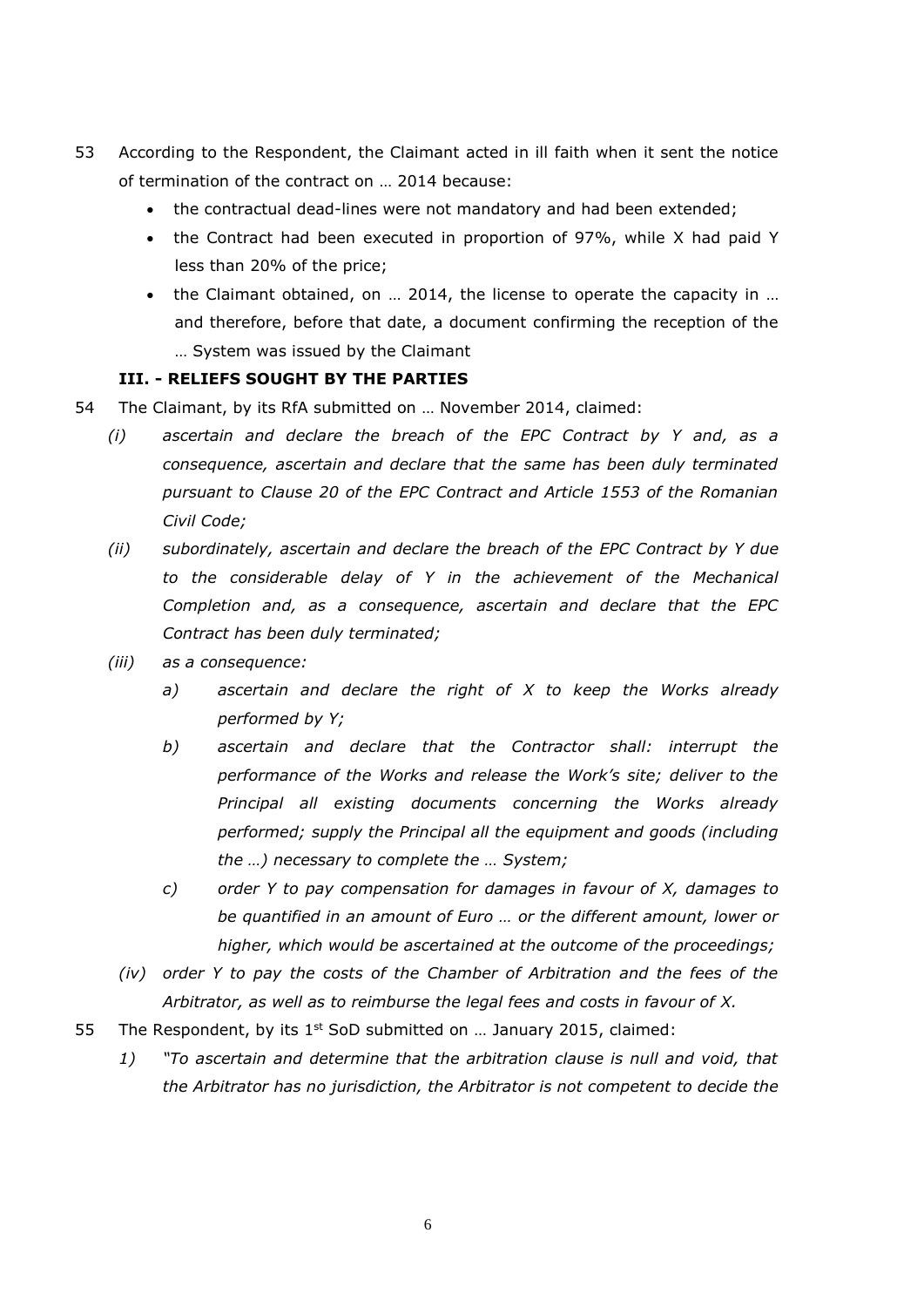*dispute between X and Y and this arbitration proceedings is inadmissible and may not be pursued;*

*2) Alternatively, in case the Chamber of Commerce of Milan or the Arbitrator Council deems that the decision on the validity of the arbitration clause and on the jurisdiction over the dispute at hand has to be decided and taken by the Arbitrator, Y hereby requests the Chamber of Commerce of Milan or the Arbitrator Council to appoint the Arbitrator. However such request is not to be intended as either tacit or express acknowledgment or acceptance of the jurisdiction of the Arbitrator over the dispute between X and Y.*

*Y requests to the Arbitrator:*

- *3. To ascertain and determine that the arbitration clause is null and void, that the same Arbitrator has no jurisdiction, that the same Arbitrator is not competent to decide the dispute between X and Y and that this arbitration proceedings is inadmissible and may not be pursued.*
- *4. In the case the Arbitrator finds that the arbitration clause is valid and binding and that the same Arbitrator has jurisdiction over the dispute at hand, Y hereby files this defence and counterclaim. However such defence and counterclaim is not to be intended as either tacit or express acknowledgment or acceptance of the jurisdiction of the Arbitrator over the dispute between X and Y.*

*Thus, subject to requests 1 to 4 above, Y requests to the Arbitrator:*

- *5. To ascertain, determine and declare that X was obliged to procure all the relevant permits and authorizations including the "autorizatie de infiintare".*
- *6. To ascertain, determine and declare that X has failed to procure to Y the "autorizatie de infiintare" in due time and, in particular, before mid-December, 2013.*
- *7. To ascertain, determine and declare that because of X's delay and default in procuring the "autorizatie de infiintare" Y could not carry out the works and reach the Mechanical Completion by … 2013.*
- *8. To ascertain, determine and declare that because of X's delay and default in procuring the "autorizatie de infiintare" Y could not carry out the works and reach the Mechanical Completion by … 2013.*
- *9. To ascertain, determine and declare that X has failed to pay the extra works, it has failed to assist and support Y in the performance of the contracts, it has failed its obligation to cooperate with Y in the performance of the contracts, it*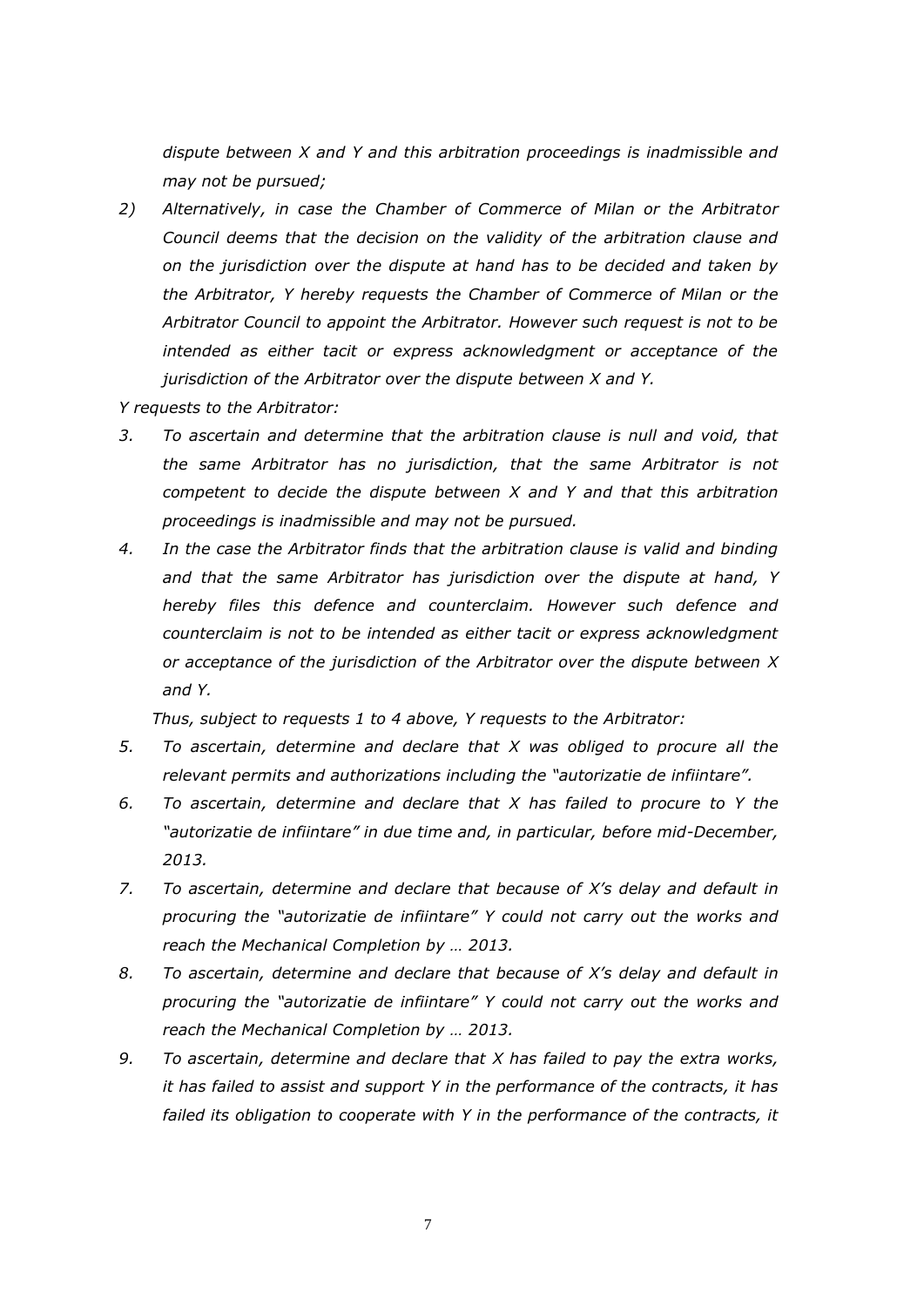*has failed to mitigate the damages that it alleges to have incurred, it has severely breached its good faith obligation and it has willfully terminated the EPC Contract in the attempt to transfer to Y the adverse change of the Romanian legislation on … plants.*

- *10. To ascertain, determine and declare that the works necessary to carry out the Mechanical Completion were almost completed by the end of … 2014 and that X – contrary to its obligations and without any valid reason or good cause – refused to pay the extra works.*
- *11. To ascertain, determine and declare that X – contrary to its obligations and without any valid reason or good cause – by refusing to pay to Y an advance on the works, despite that Y had de facto completed the works, did not provide to Y the minimum support that was necessary for reaching the Mechanical Completion.*
- *12. To ascertain, determine and declare that if X had operated in compliance with the EPC Contract, with its obligation to pay the extra works and its obligation of good faith and cooperation, Y would have reached the Mechanical Completion.*
- *13. To ascertain, determine and declare that X's behavior, conduct, execution of the contract and termination of the same contract were abusive, specious, unlawful and in breach of the principle of good faith and cooperation between the parties.*
- *14. To ascertain, determine and declare that the damages claimed by X are undergrounded and unproved.*
- *15. To dismiss and reject all demands and requests of X.*
- *16. In the case the Arbitrator finds X is entitled to any damages or compensation, to ascertain, determine and declare that the amount of the damages requested by X is disproportionate in comparison to the alleged breach of contract by Y, to the damages actually suffered by Y and the actual circumstances of the case and, in any event, to reduce the penalties and the Termination Liquidated Damages in compliance with Article 1541 of the Romanian civil code, the applicable laws and principles.*
- *17. To ascertain, determine and declare that Y has executed works and extra works for an amount equal to Euro … (including VAT), that X has paid only Euro … (including VAT) and that the outstanding credit of Y towards X is equal to Euro … (including VAT).*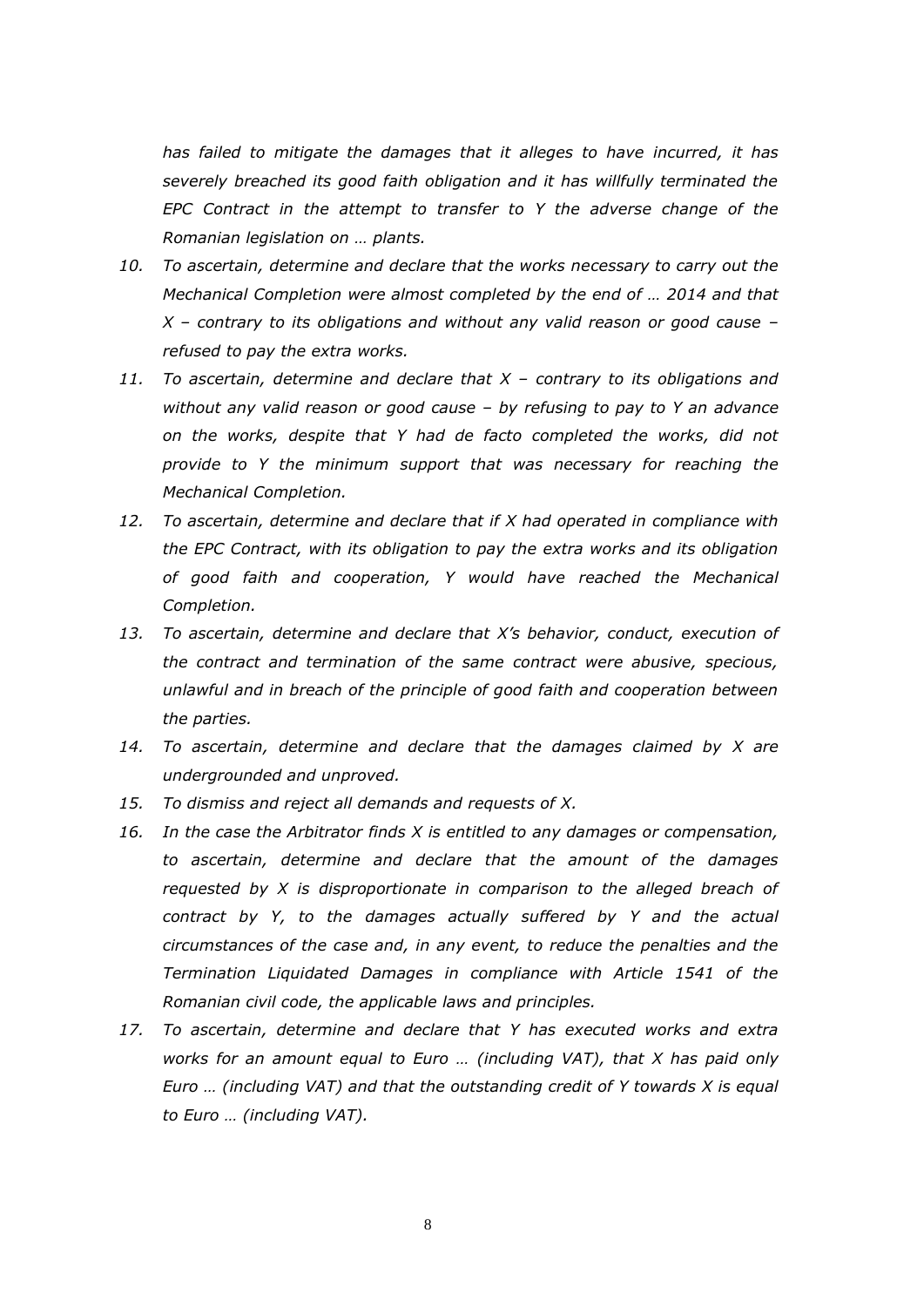- *18. Condemn X to pay to Y Euro … as price and consideration for the works and extra works done plus interests from maturity to actual payment.*
- *19. In case the Arbitrator finds that X is entitled to any damages or compensation, to set off X's credits with Y's credits according to applicable laws.*
- *20. To ascertain, determine and declare that X does not have the right to retain the works and that such works are property of Y.*
- *21. Condemn X to pay to Y as reimbursement of all damages, costs and expenses, including legal and arbitration costs."*
- 56 As above mentioned […], on … June 2015, the Secretariat, according to Article 38.3 of the Rules, declared the closing of the proceedings related to the counterclaim filed by the Respondent and invited the Arbitrator to proceed the case on Claimant's claim only.
- 57 The Claimant, by its SoC submitted on … August 2015, requested the Arbitrator to:
	- *(i) "ascertain and declare Y's breach of the EPC Contract for all the reasons as mentioned in this briefs and in the RoA and, as a consequence, ascertain and declare that the same has been duly terminated pursuant to Clause 20 of the EPC Contract and Article 1553 of the Romanian Civil Code;*
	- *(ii) subordinately, ascertain and declare the breach of the EPC Contract by Y due to the considerable delay of Y in the achievement of the Mechanical Completion and, as a consequence, ascertain and declare that the EPC Contract has been duly terminated, or terminate in any case the EPC Contract due to Y's breach of the same;*
	- *(iii) as a consequence and in any case:*
		- *a) ascertain and declare the right of X to retain the Works already performed by Y;*
		- *b) ascertain and declare that Y shall deliver to the Principal all existing documents concerning the Works already performed; supply the Principal all the equipment and goods (including the …) necessary to complete the … System;*
		- *c) order Y to pay compensation for the damages suffered by X as a consequence of Y's breach of the EPC Contract, damages to be quantified in an amount of Euro …, or in the different amount, lower or higher, which would be ascertained in this proceedings;*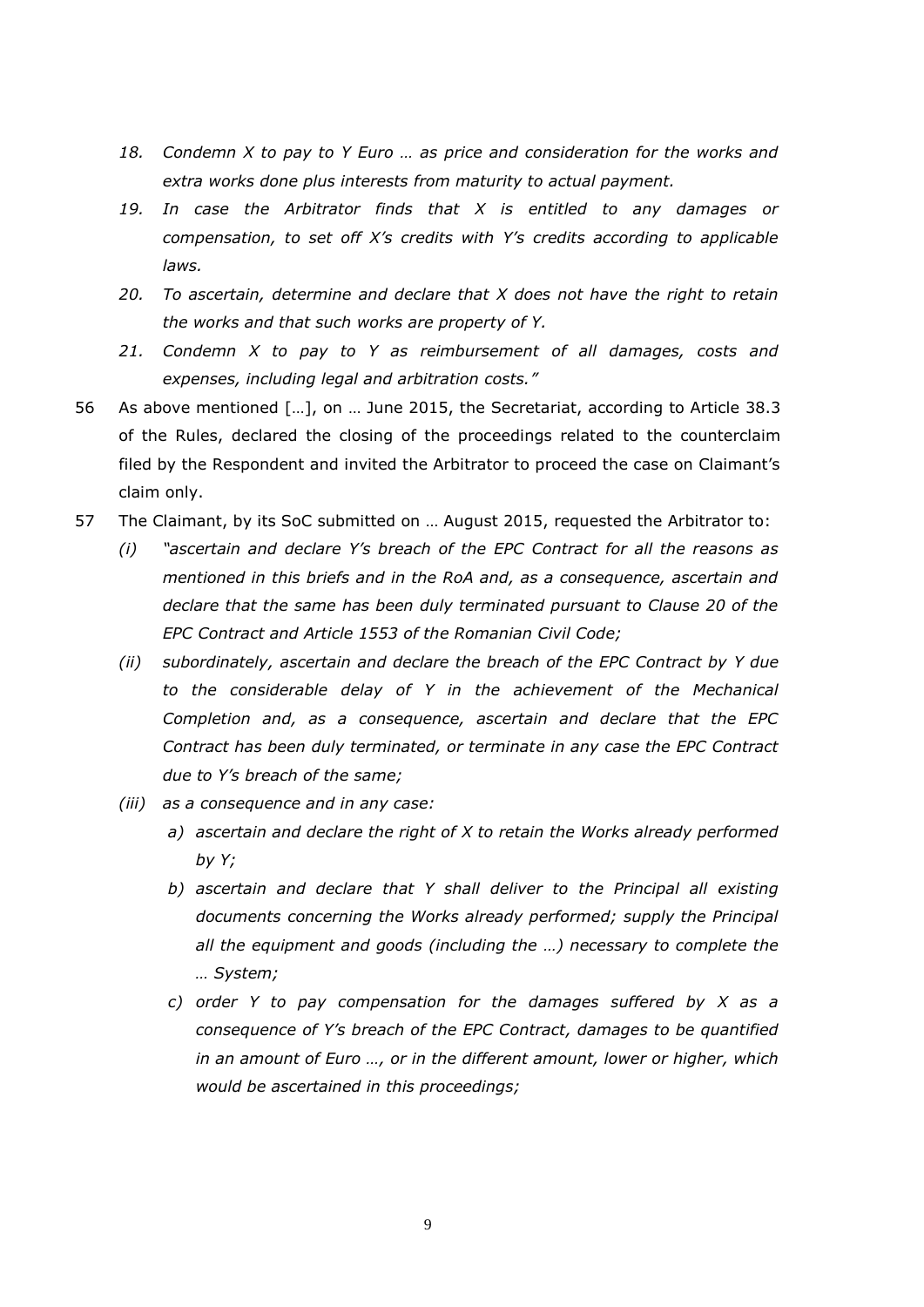- *(iv) order Y to pay the costs of the Chamber of Arbitration and the fees of the Arbitrator, as well as to reimburse the legal fees and costs in favour of X;*
- (v) *in any case, to reject any objection and arguments raised by Y*."
- 58 The Respondent, by its 2<sup>nd</sup> SoD submitted on ... October 2015, requested:
	- *1) "to dismiss and reject all the claims/requests of X as without merit;*
	- *2) to order X to bear the costs and fees of the arbitral proceedings and to reimburse the legal costs in favor of Y."*
- 59 The Claimant, by its brief submitted on … April 2016, as a consequence of Y's insolvency, modified its claims (prayers for relief) as follows:
	- *(i)* "*ascertain and declare Y's breach of the EPC Contract for all the reasons as mentioned in this briefs and in the RoA and, as a consequence, ascertain and declare that the same has been duly terminated pursuant to Clause 20 of the EPC Contract and Article 1553 of the Romanian Civil Code;*
	- *(ii) subordinately, ascertain and declare the breach of the EPC Contract by Y due to the considerable delay of Y in the achievement of the Mechanical Completion and, as a consequence, ascertain and declare that the EPC Contract has been duly terminated, or terminate in any case the EPC Contract due to Y's breach of the same;*
	- *(iii) as a consequence and in any case:*
		- *d) ascertain and declare the right of X to retain the Works already performed by Y;*
		- *e) ascertain and declare that Y shall deliver to the Principal all existing documents concerning the Works already performed; supply the Principal all the equipment and goods (including the …) necessary to complete the … System;*
	- *(iv) in any case, to reject any objection and arguments raised by Y;*
	- *(v) order Y to pay the costs of the Chamber of Arbitration and the fees of the Arbitrator, as well as to reimburse the legal fees and costs in favour of X.*".
- 60 After having given the Parties the right to express their comments on the pertinent issues, by the PO No. 6, issued on … May 2016, the Sole Arbitrator stated as follows:
	- *1. "Respondent's request to stay the present arbitral proceeding is rejected in relation to the above (i), (ii) and (v) of Claimant's claims;*
	- *2. Respondent's request to stay the present arbitral proceeding is accepted in relation to the above (iii) a) and b) of Claimant's claims;*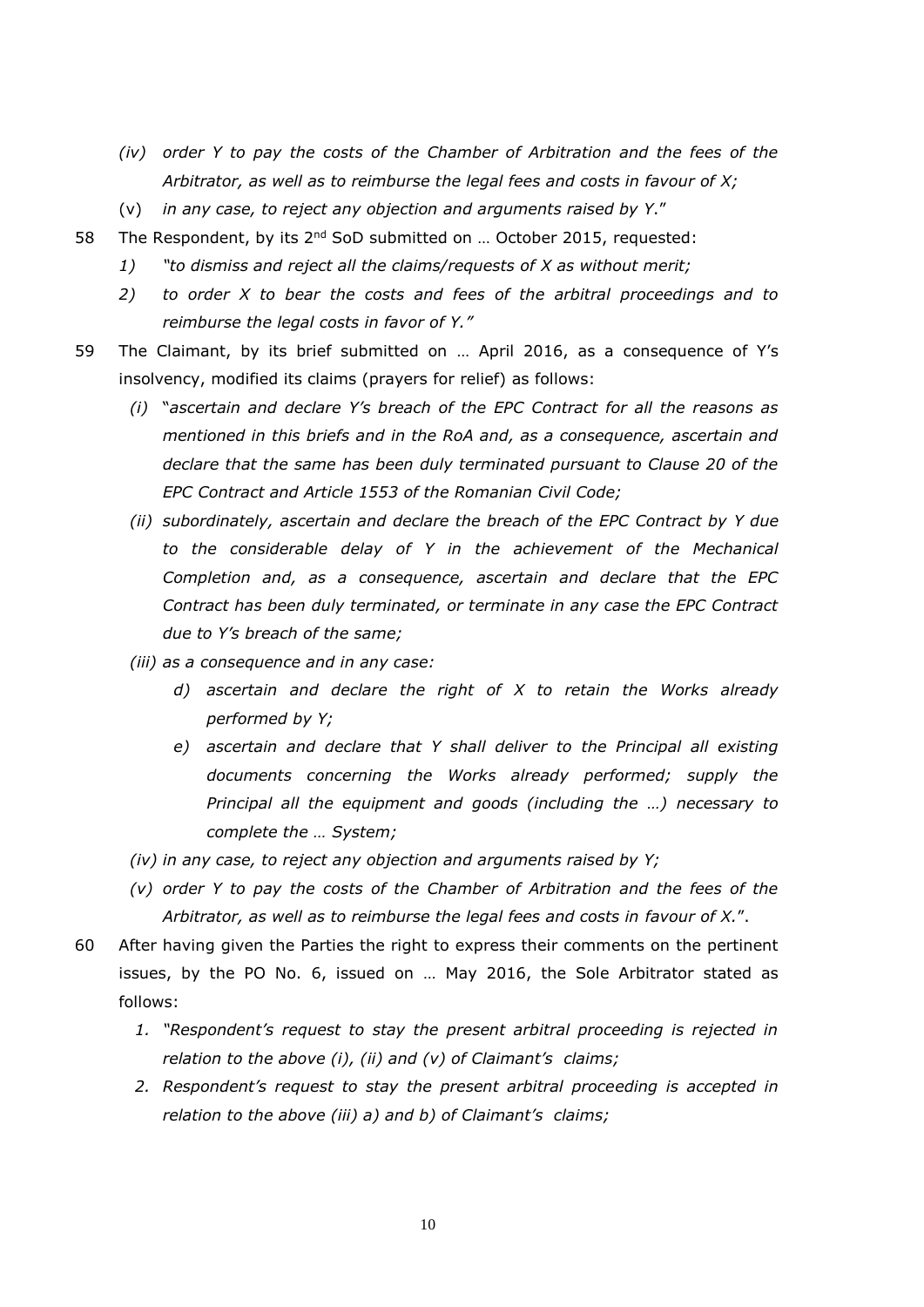- *3. Respondent's request to stay the present arbitral proceeding in relation to the above (iv) Claimant's claim is postponed and shall be decided after the Parties' future submissions;*
- *4. Respondent is granted with the opportunity to file its brief within … May 2016, expressly stating its updated claims;*
- *5. Claimant is granted with the opportunity to file its comments on Respondent's brief within … May 2016."*
- 61 Respondent, by its brief submitted on … May 2016, expressly amended its previous claims on the merits and requested the Sole Arbitrator:
	- "*to dismiss and reject all the claims/requests of X as without merit taking into consideration the fact that Y was not in delay as it did not breach the contractual deadline and, as a consequence, the termination of the contract by X is without merit and made in ill-faith*";
	- *to order X to bear the costs and fees of the arbitral proceedings and to reimburse the legal costs in favor of Y*."

Therefore, all previous Respondent's claims on the merits must be considered waived.

- 62 By the PO No. 7, issued on … June 2016, the Sole Arbitrator decided, among other things, as follows:
	- *1. the decision to stay the present arbitral proceeding in relation to Claimant's claims (iii) a) and b), as amended and specified by its Brief submitted on … April 2016, is confirmed;*
	- *2. Respondent's request to stay the present arbitral proceeding in relation to Claimant's claim (iv) is rejected."*
- 63 Under these circumstances, the claims to be decided can be summarized as follows:
	- A. Claimant's claims:
		- *(i) ascertain and declare Y's breach of the EPC Contract for all the reasons as mentioned in this briefs and in the RoA and, as a consequence, ascertain and declare that the same has been duly terminated pursuant to Clause 20 of the EPC Contract and Article 1553 of the Romanian Civil Code;*
		- *(ii) subordinately, ascertain and declare the breach of the EPC Contract by Y due to the considerable delay of Y in the achievement of the Mechanical Completion and, as a consequence, ascertain and declare that the EPC Contract has been duly terminated, or terminate in any case the EPC Contract due to Y's breach of the same;*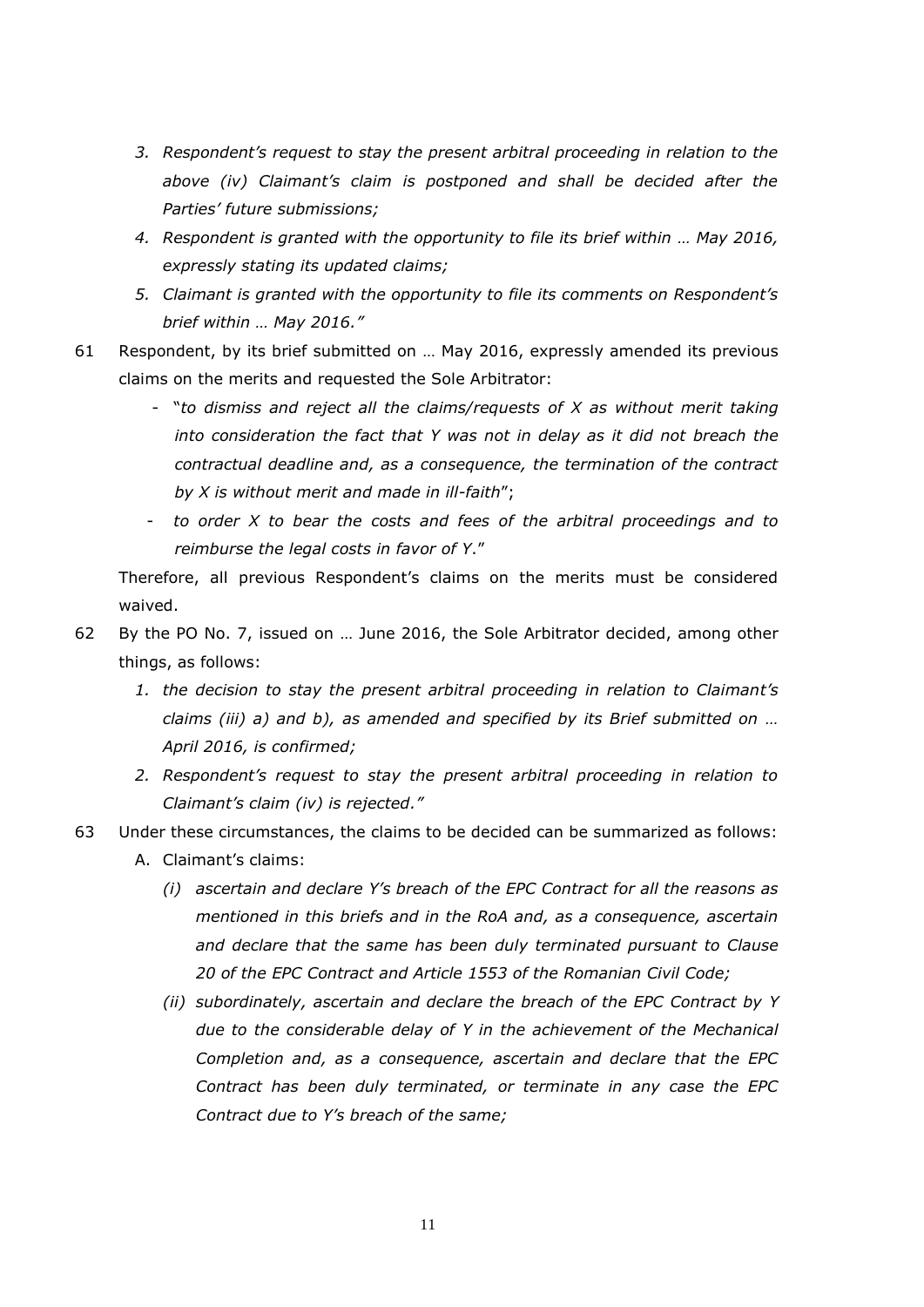- *(iii) in any case, to reject any objection and arguments raised by Y;*
- *(iv) order Y to pay the costs of the Chamber of Arbitration and the fees of the Arbitrator, as well as to reimburse the legal fees and costs in favour of X.*".
- B. Respondent's claims:
	- *i. "to dismiss and reject all the claims/requests of X as without merit taking into consideration the fact that Y was not in delay as it did not breach the contractual deadline and, as a consequence, the termination of the contract by X is without merit and made in ill-faith.;*
	- *ii. to order X to bear the costs and fees of the arbitral proceedings and to reimburse the legal costs in favor of Y."*

### **IV. - REASONS**

### **IV.A. – Preliminary and procedural issues**

64 It seems appropriate to deal with few preliminary questions arisen and waived and/or decided in the course of the proceedings.

# **IV.A.1. – Validity of the arbitration clause, jurisdiction/competence of the Arbitrator**

- 65 The Claimant submitted its RfA on the basis of the arbitration clause contained in the Contract. The Respondent, by its  $1^{st}$  SoD, submitted on ... January 2015, raised some preliminary objections concerning the validity of the arbitration clause and the lack of competence/jurisdiction of the arbitral tribunal.
- 66 In spite of this, the Respondent, in its further briefs ( $2<sup>nd</sup>$  SoD etc.) did not allege and raise again the above objections. Besides, at the hearing held on … December 2015, the Respondent expressly stated (as it results from the pertinent minutes signed by the participants) "*Respondent confirms to drop its request for the Tribunal to ascertain and determine that the arbitration clause is null and void*". Under these circumstances, it is clear that the Respondent implicitely and expressly waived any objection related to the validity of the above arbitration clause and to the competence/jurisdiction of the present arbitral tribunal.
- 67 In any case, the Arbitrator maintains that there are no other reasons or arguments to doubt the validity of the above arbitration clause.

## **IV.A.2. – Claims of the Parties and** *thema decidendum*

68 Taking into account that, in the course of the present proceedings, the Parties debated on the admissibility of their respective claims and modified their prayers for relief as a consequence of the Parties opposite positions and of the different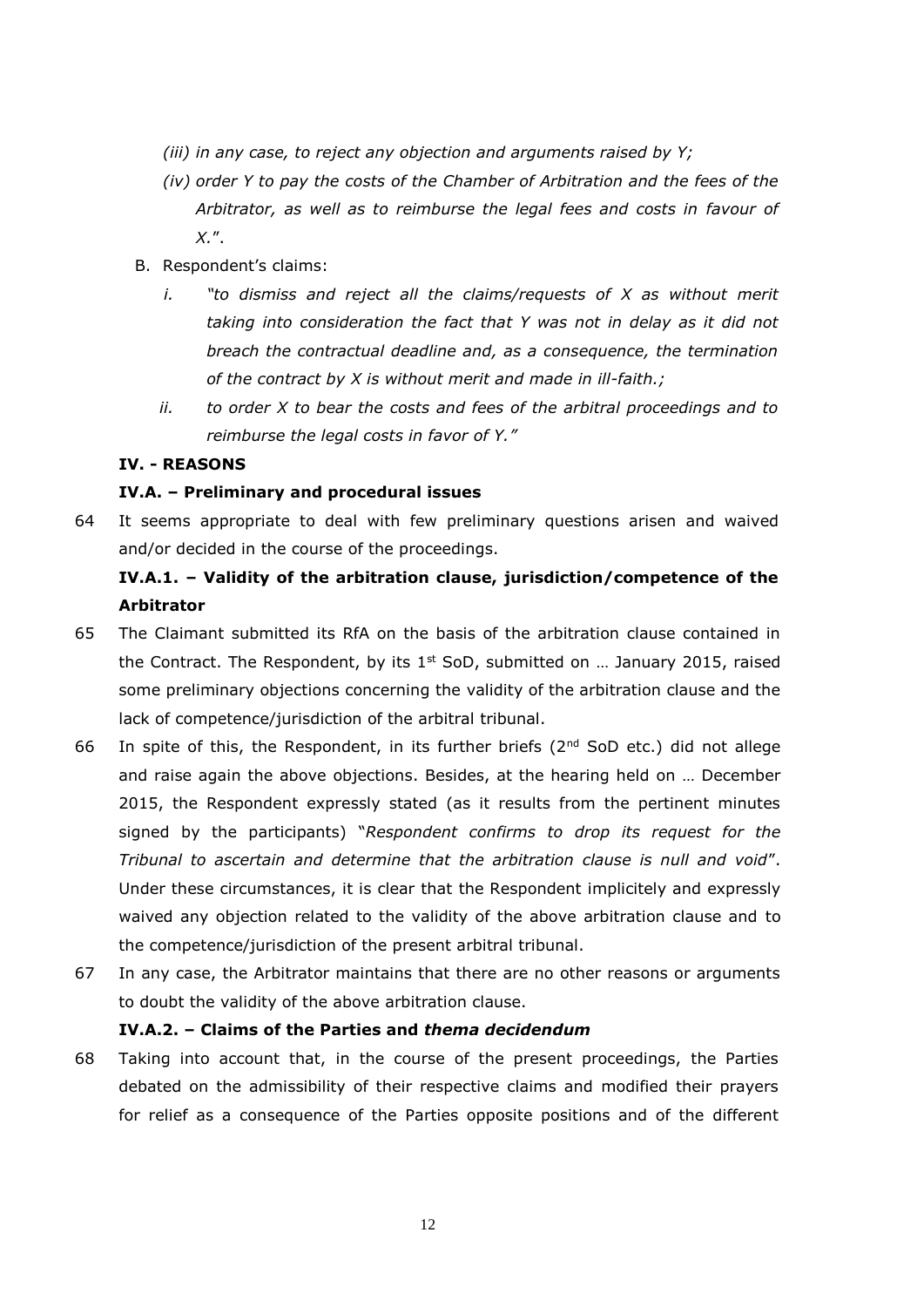occurred events, the Arbitrator granted the Parties several further deadlines in order to express their positions and issued two different procedural orders aimed at defining the object and *thema decidendum* of the present arbitration.

- 69 As above mentioned at para 27, on … May 2016, the Sole Arbitrator issued the PO No. 6, by which he stated as follows:
	- *1."Respondent's request to stay the present arbitral proceeding is rejected in relation to the above (i), (ii) and (v) of Claimant's claims;*
	- *2. Respondent's request to stay the present arbitral proceeding is accepted in relation to the above (iii) a) and b) of Claimant's claims;*
	- *3. Respondent's request to stay the present arbitral proceeding in relation to the above (iv) Claimant's claim is postponed and shall be decided after the Parties' future submissions;*
	- *4. Respondent is granted with the opportunity to file its brief within … May 2016, expressly stating its updated claims;*
	- *5. Claimant is granted with the opportunity to file its comments on Respondent's brief within … May 2016."*
- 70 In short, once the Respondent, on … March 2016, informed the Arbitrator that, on … November 2015, Y had been declared in insolvency by the Tribunal of … [Romania] (decision No. …), the Parties took opposite positions as regards the prosecution of the present arbitral proceedings.
- 71 On the one hand, the Respondent:
	- a. alleged that, according to the Romanian law and, in particular, to Article 75 of Law No. 85/2014, all judicial and extrajudicial procedures as well as all enforcement proceedings against the debtor had to be suspended;
	- b. alleged that a judicial administrator had been appointed by the Tribunal of … [Romani], having the power to manage and represent Y;
	- c. asked the Arbitrator to "*take all necessary measures in order to ensure the enforcement of the above mentioned legal provision.*".
- 72 On the other hand, the Claimant:
	- a. alleged that, according to the Romanian legislation (Art. 5, paragraph 55 of the Law no. 85/2014), the debtor in insolvency (Y) does not lose its legal capacity, but only a change in its management occurs due to the appointment by the Bankruptcy Court of the judicial administrator;
	- b. alleged that according to the Romanian legislation (Art. 36 Law no. 85/2006, respectively article 75 of Law no. 85/2014), only the proceedings, pending at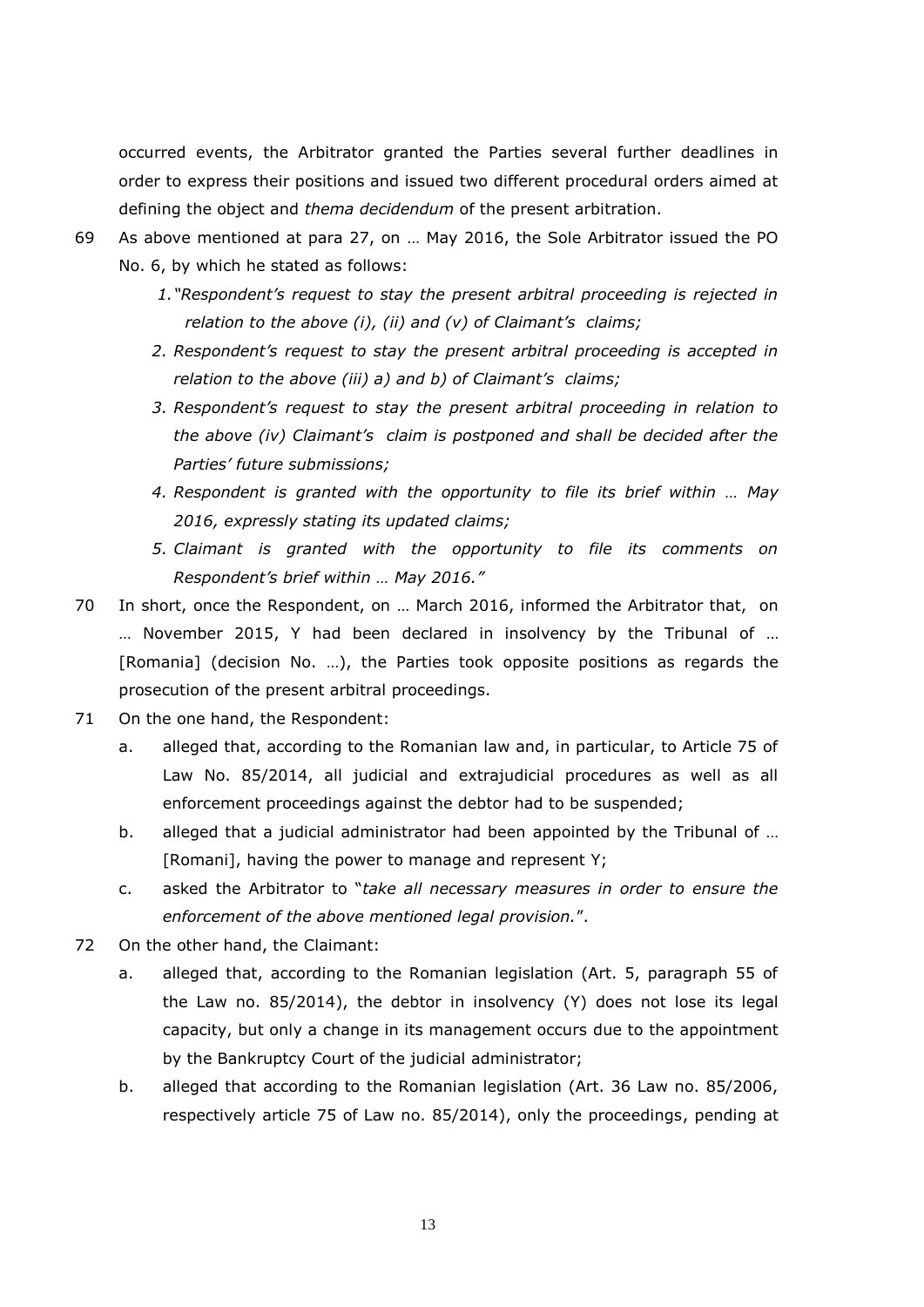the date on which the insolvency is declared, concerning requests for the debtor to be ordered to pay any amount could be suspended;

- c. expressly waived, amending its claims and prayers for relief, its request for Y to be ordered to pay compensation of damages (claims sub iii, c) of the conclusions as specified by the Reply to the statement of defence of November ..., 2015) and insisted on its claims sub (i), (ii), (iii) – a) and b), (iv) and (v) of the conclusion as specified by the said Reply.
- 73 In order to arrive to the above (mentioned at para 69) conclusions, the Arbitrator, in short and as better explained in the pertinent PO No. 6, maintained and reasoned - and hereby confirms – as follows:
	- the issue of Y's legal capacity and representation in the present arbitral proceeding after the insolvency declaration was superseded, taking into account that on … April 2016, Respondent submitted its power of attorney by which Y's judicial liquidator, appointed … (exactly the same - as the one initially appointed and indicated in the  $2<sup>nd</sup>$  SoD submitted on ... October 2015 - law firm and counsel) to represent Respondent in the present arbitral proceedings;
	- as regards the effects of Y's declaration of insolvency in the present arbitral proceeding, the Arbitrator took act and pointed out that it was - and is undisputed and, in any case, it had been proved by Respondent submitting the pertinent decision, that, on … November 2015, Y had been declared in insolvency by the Tribunal of … [Romania] (decision No. …) and that Respondent has been put into a simplified bankruptcy;
	- that, in order to assess and solve the questions raised by the Parties, the Romanian law (as substantive law chosen by the Parties as per Article 26 of the Contract and as confirmed by the PO No. 1, dated … June 2015, Para. 7) had to be taken into account as regards the merit, and that the Italian procedural law had to be applied to the procedure*,* in application of the widely accepted principle that the procedural law of the venue of the arbitration applies, in absence of any provision of the arbitration rules referred to by the Parties (the Parties freely chose Milan, Italy, as seat of the arbitration and, by the PO No. 1, dated … June 2015, Para. 8, was established – and the Parties did not raise any objection - that "*the proceedings shall be governed by the Arbitration Rules of the Chamber as supplemented by the present Procedural Order No. 1 and, as required, by Italian procedural law on arbitration."*);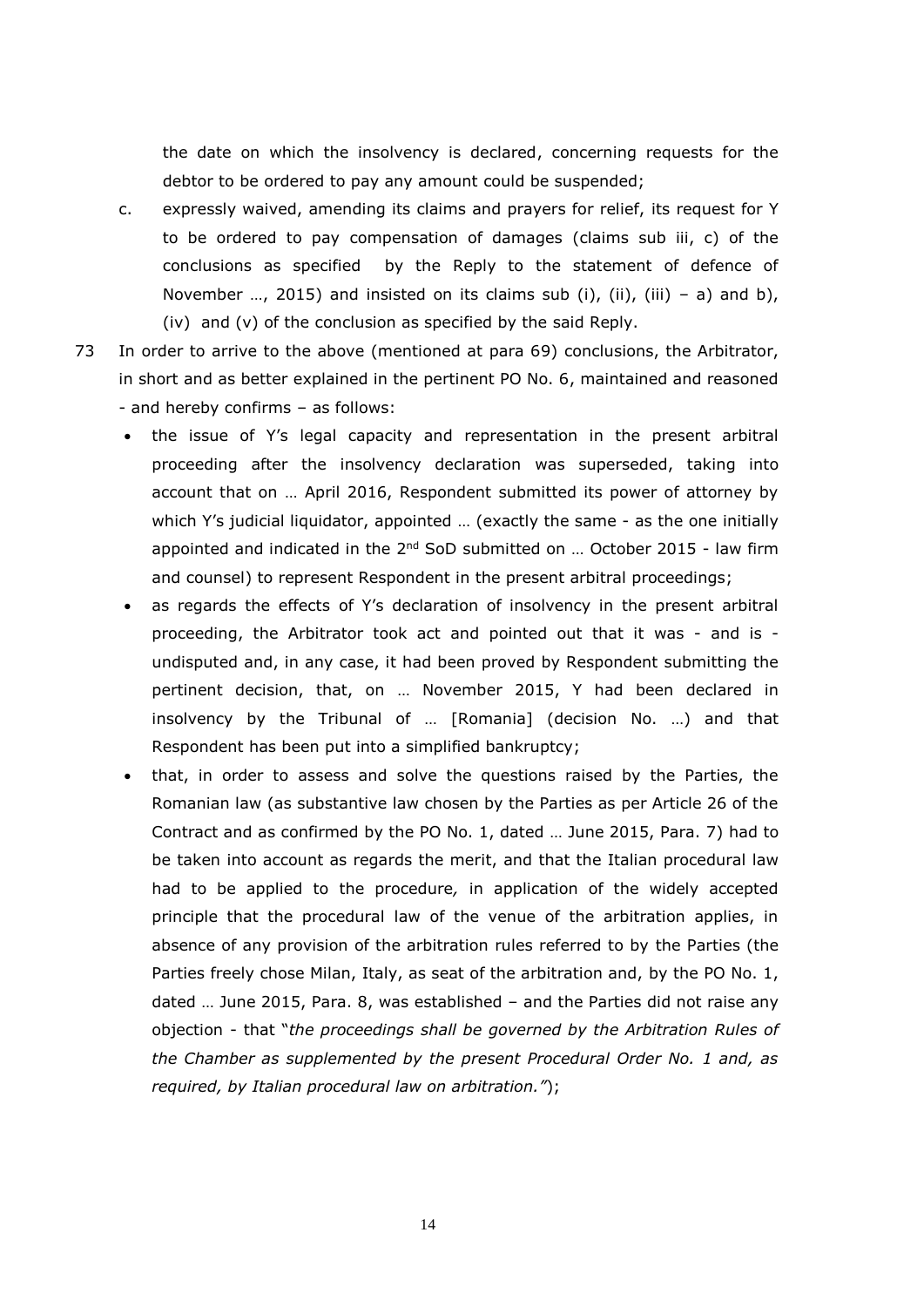- that Article 83(2) of the Italian Bankruptcy Law was not applicable in the present case because it makes reference to those cases where the receiver decides to terminate a contract (still in force) containing an arbitral clause, while in the present case, the relevant contract had been terminated by the Claimant before the arbitration proceedings;
- that, therefore, the present arbitral proceeding could, in theory, proceed on those claims that did not fall under the bankruptcy courts competence and that this last aspect was  $-$  and is  $-$  clearly regulated  $-$  and the Parties agreed on that – by Art. 75 of the (Romanian) law 85/2014;
- that Art. 75, of Law no. 85/2014 "*regarding the procedures for the prevention of the insolvency and insolvency as well*", regulating the suspension of all judicial and extrajudicial proceedings and the enforcement, can be interpreted as establishing that only cases involving a monetary claims have to be suspended;
- that, the above interpretation was and is supported by the Romanian case law (concerning, mainly, Article 36 of Romanian Law No. 85/2006, having a wording similar to that of Article 75 of Law no. 85/2014) as, for example: decision of the County Court of Timis (Romania), in the Case no. 1842/3072010; decision of the Romanian High Court, section II – civil – decision no. 524/17.02.2015;
- that, therefore, Claimant's claims (as amended by its brief dated … April 2016) (i) "*ascertain and declare Y's breach of the EPC Contract for all the reasons as mentioned in this briefs and in the RoA and, as a consequence, ascertain and declare that the same has been duly terminated pursuant to Clause 20 of the EPC Contract and Article 1553 of the Romanian Civil Code"* and (ii) "*subordinately, ascertain and declare the breach of the EPC Contract by Y due to the considerable delay of Y in the achievement of the Mechanical Completion and, as a consequence, ascertain and declare that the EPC Contract has been duly terminated, or terminate in any case the EPC Contract due to Y's breach of the same*", aimed at obtaining a decision on the liability (or not) of Y in the termination of the EPC Contract, without any monetary claim, could not be suspended and could be decided in the course of the present arbitration;
- that, as regards the others Claimant's claims, the Arbitrator reached different conclusions because claims (as amended by its brief dated … April 2016) iii, a (*ascertain and declare the right of X to retain the Works already performed by*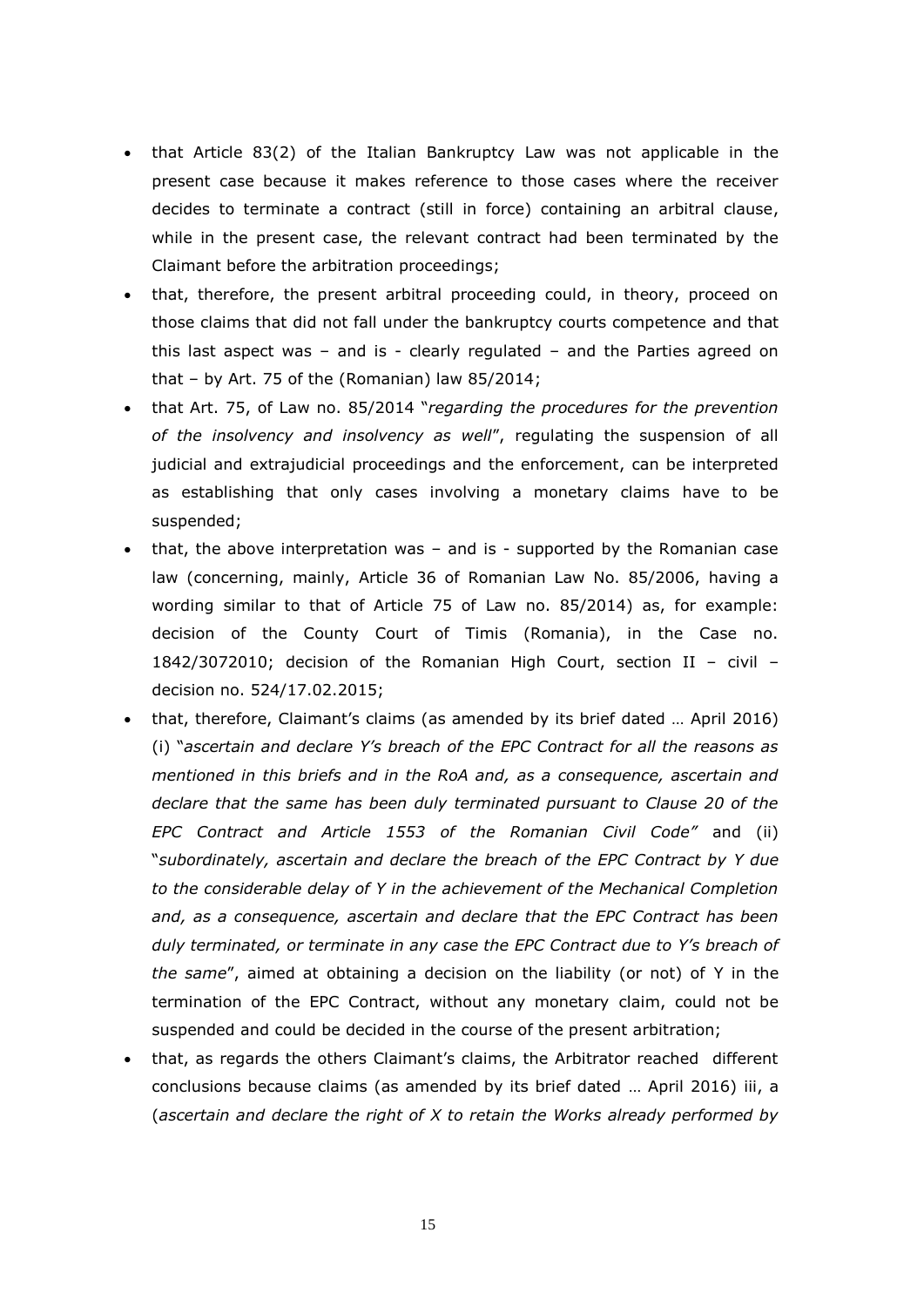*Y*) and b (*ascertain and declare that Y shall deliver to the Principal all existing*  documents concerning the Works already performed; supply the Principal all *the equipment and goods (including the ….) necessary to complete the … System*) aims at obtaining a declaration that X has the right to retain the Works performed by Y and the related documents, in case of a positive decision, it would have a monetary impact on Respondent's assets and, therefore, according to Article 75 of no. 85/2014, the Arbitrator maintained that he could not proceed on deciding on them;

- that the claim (as amended by its brief dated … April 2016) v "*order Y to pay the costs of the Chamber of Arbitration and the fees of the Arbitrator, as well as to reimburse the legal fees and costs in favour of X*" was – and is - a natural consequence and a specific right of any Party of a pending case before a tribunal (arbitral or not) and, therefore, the Arbitrator had – and has - the power to decide on this claim;
- that, as regards Claimant's claim (as amended by its brief dated … April 2016) iv (*in any case, to reject any objection and arguments raised by Y*), it was appropriate to invite Respondent to expressly state its claims in the present arbitration and Claimant to submit its comments on it.
- 74 By the PO No. 7, issued on … June 2016, the Sole Arbitrator confirmed his previous decisions and stated, among other things, as follows:
	- *1. the decision to stay the present arbitral proceeding in relation to Claimant's claims (iii) a) and b), as amended and specified by its Brief submitted on … April 2016, is confirmed;*
	- *2. Respondent's request to stay the present arbitral proceeding in relation to Claimant's claim (iv) is rejected."*
- 75 Under these circumstances, as a consequence of the different events occurred, of amendments of the Parties' claims and of the Arbitrator's decisions on said issues, the Sole Arbitrator shall have to decide only on the following claims:
	- Claimant's claims:
		- *A.* "*ascertain and declare Y's breach of the EPC Contract for all the reasons as mentioned in this briefs and in the RoA and, as a consequence, ascertain and declare that the same has been duly terminated pursuant to Clause 20 of the EPC Contract and Article 1553 of the Romanian Civil Code;*
		- *B. subordinately, ascertain and declare the breach of the EPC Contract by Y*